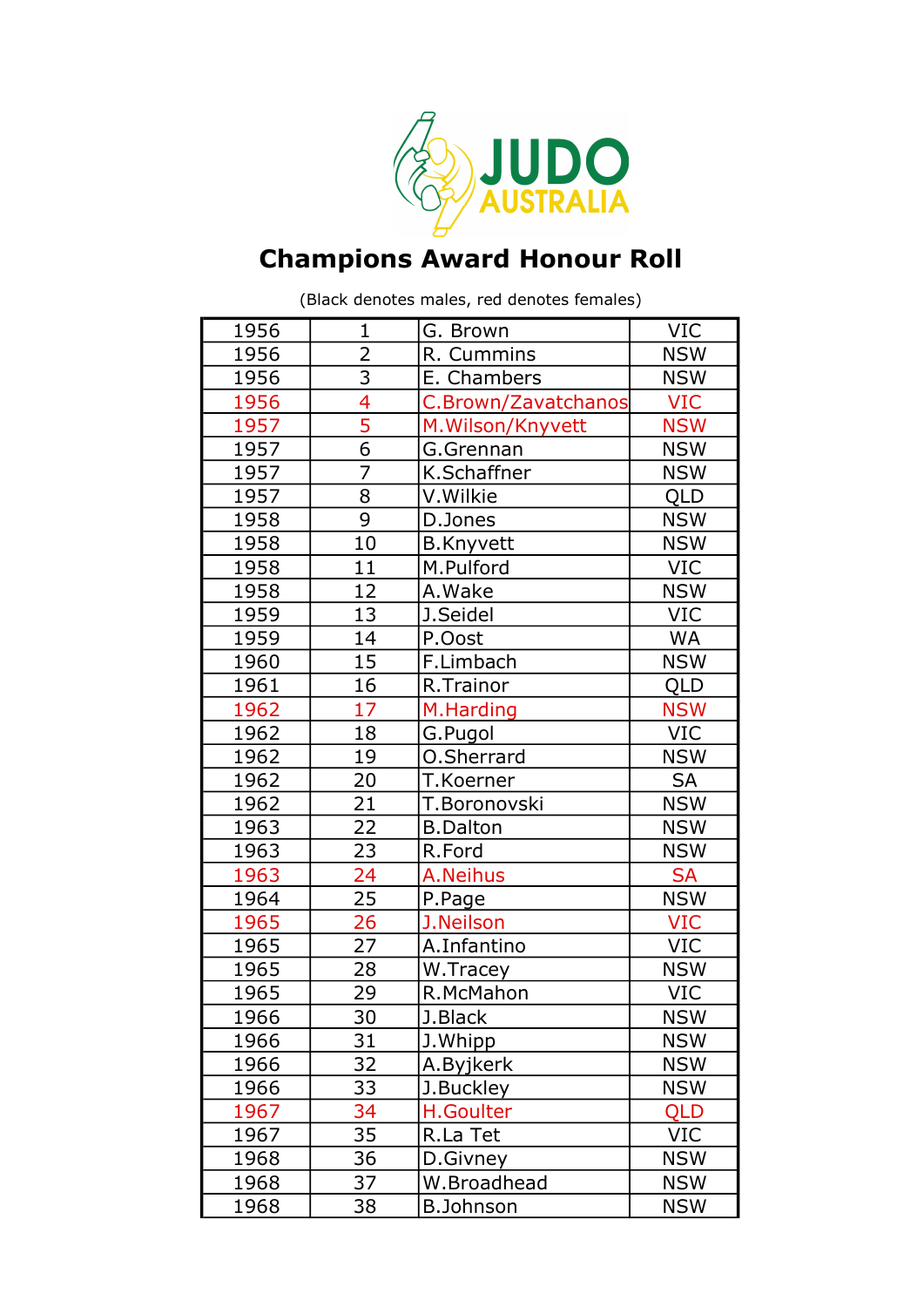| 1968 | 39              | A.McBean           | <b>NSW</b> |
|------|-----------------|--------------------|------------|
| 1969 | 40              | J.Yarsley/Lambert  | <b>VIC</b> |
| 1969 | 41              | H. Willans         | <b>SA</b>  |
| 1969 | 42              | R.Turner           | <b>VIC</b> |
| 1969 | 43              | L.Scholer          | <b>QLD</b> |
| 1970 | 44              | R.Moffitt          | <b>NSW</b> |
| 1970 | 45              | D.Churchill        | <b>NSW</b> |
| 1970 | 46              | A.Buchanan         | <b>VIC</b> |
| 1970 | 47              | L.Edwards          | <b>VIC</b> |
| 1970 | 48              | <b>C.Bullen</b>    | <b>WA</b>  |
| 1971 | 49              | W.Richards         | <b>NSW</b> |
| 1972 | 50              | D.Moffitt          | <b>NSW</b> |
| 1972 | 51              | G.Ward             | <b>NSW</b> |
| 1972 | 52              | W.Partington       | <b>NSW</b> |
| 1973 | 53              | J.Hansberry        | <b>SA</b>  |
| 1973 | 54              | <b>C.Muller</b>    | <b>NSW</b> |
| 1974 | 55              | L.Emmens           | <b>NSW</b> |
| 1974 | 56              | N.Dawson           | <b>NSW</b> |
| 1974 | 57              | J.Freeney          | <b>WA</b>  |
| 1974 | 58              | C.Boyd             | <b>NSW</b> |
| 1974 | 59              | <b>M.Shoveller</b> | <b>NSW</b> |
| 1974 | 60              | <b>D.Svenson</b>   | <b>NSW</b> |
| 1975 | 61              | S. Williams        | <b>NSW</b> |
| 1975 | 62              | J.Van Hoek         | <b>NSW</b> |
| 1975 | 63              | W.Willanski        | <b>NSW</b> |
| 1976 | 64              | P.Buganey          | <b>NSW</b> |
| 1976 | 65              | J.Kopp             | <b>QLD</b> |
| 1976 | 66              | K.Lettau/Sheedy    | <b>NSW</b> |
| 1977 | 67              | M.Young            | <b>VIC</b> |
| 1977 | $\overline{68}$ | M.Carew            | <b>NSW</b> |
| 1997 | 69              | <b>C.Hamblin</b>   | <b>NSW</b> |
| 1977 | 70              | J.Morrison         | <b>NSW</b> |
| 1978 | 71              | C.Gould            | QLD        |
| 1978 | 72              | M.Picken           | <b>VIC</b> |
| 1978 | 73              | G.Manly            | <b>NSW</b> |
| 1978 | 74              | P.Phillips         | <b>NSW</b> |
| 1978 | 75              | D.Rogers           | <b>SA</b>  |
| 1979 | 76              | T.Bilney           | <b>VIC</b> |
| 1979 | 77              | A.Broadhead        | <b>NSW</b> |
| 1979 | 78              | T.Fricker          | <b>NSW</b> |
| 1979 | 79              | M.Scully           | <b>ACT</b> |
| 1979 | 80              | <b>D.Smith</b>     | <b>NSW</b> |
| 1979 | 81              | M.Longaroux        | <b>VIC</b> |
| 1979 | 82              | V.Burke            | <b>TAS</b> |
| 1979 | 83              | R.Rapley           | <b>NSW</b> |
| 1980 | 84              | N.Neale            | <b>NSW</b> |
| 1980 | 85              | D.Potter           | <b>ACT</b> |
| 1980 | 86              | S.McDonald/Carew   | <b>NSW</b> |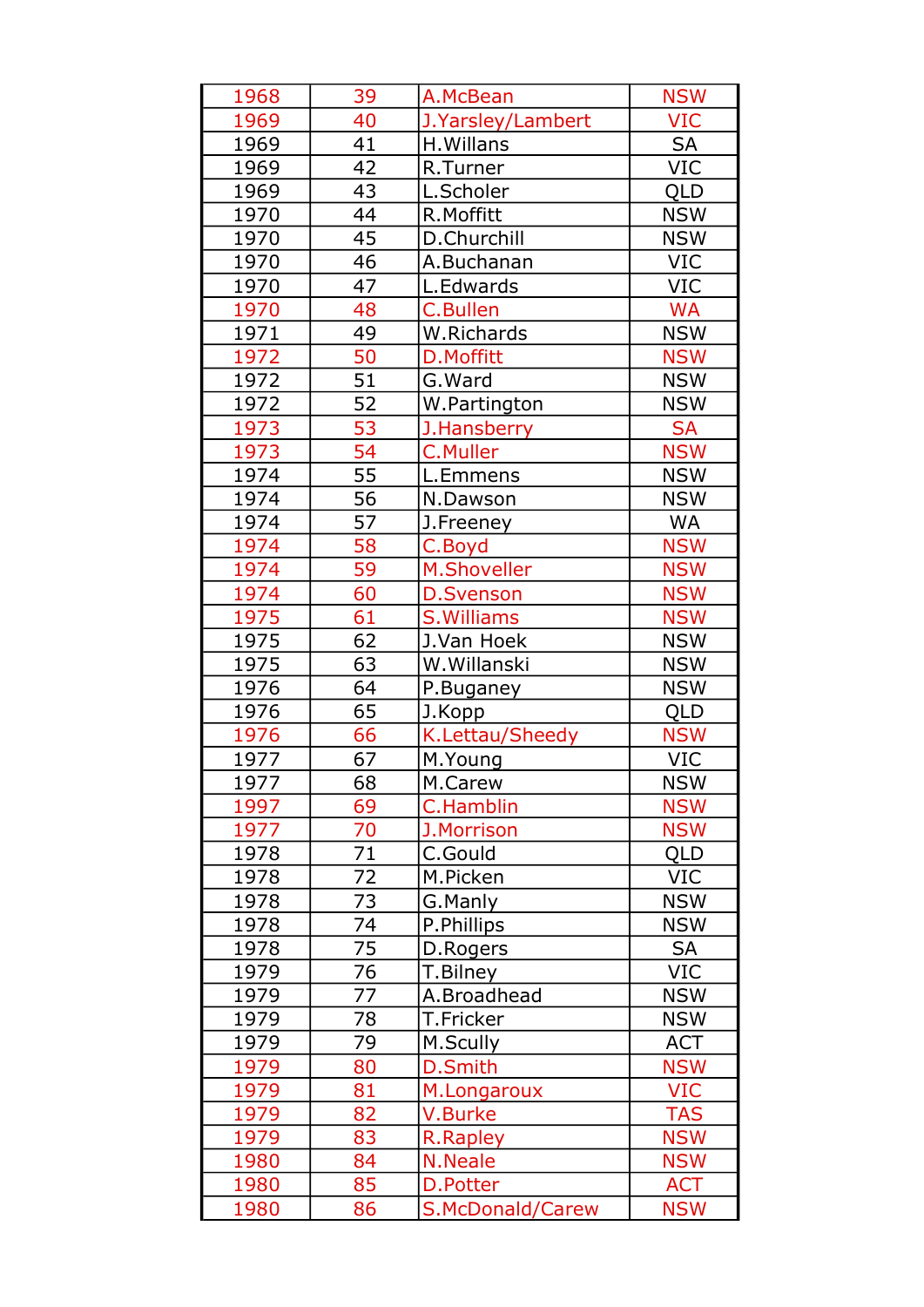| 1980 | 87  | K.Daniels/Katz      | <b>NSW</b> |
|------|-----|---------------------|------------|
| 1980 | 88  | <b>G.Dekker</b>     | <b>NSW</b> |
| 1980 | 89  | R.Borchert          | QLD        |
| 1981 | 90  | S.Smith             | <b>TAS</b> |
| 1981 | 91  | J.Gollan            | <b>QLD</b> |
| 1981 | 92  | A.Richardson        | <b>NSW</b> |
| 1981 | 93  | G.Pinchen           | <b>VIC</b> |
| 1981 | 94  | S.Moretti           | <b>NSW</b> |
| 1981 | 95  | W.Callender         | <b>NSW</b> |
| 1982 | 96  | J.Reardon           | <b>NSW</b> |
| 1982 | 97  | S.Duncan            | <b>NSW</b> |
| 1982 | 98  | Y.Zuydam            | <b>NT</b>  |
| 1982 | 99  | G.Giampa            | <b>NSW</b> |
| 1982 | 100 | M.Murphy            | <b>NSW</b> |
| 1982 | 101 | P.Chicco            | <b>NSW</b> |
| 1983 | 102 | W.Rosser            | <b>NSW</b> |
| 1983 | 103 | G.Booth             | <b>NSW</b> |
| 1984 | 104 | L.Val               | <b>ACT</b> |
| 1984 | 105 | M.Briers            | <b>TAS</b> |
| 1985 | 106 | S.Brain             | <b>QLD</b> |
| 1985 | 107 | D.Lampkin           | <b>TAS</b> |
| 1985 | 108 | T.Yamada            | QLD        |
| 1985 | 109 | <b>T.Johnson</b>    | <b>ACT</b> |
| 1985 | 110 | <b>G.VanDeLinde</b> | <b>NSW</b> |
| 1986 | 111 | <b>H.Lewis</b>      | <b>TAS</b> |
| 1986 | 112 | P.Taylor            | <b>TAS</b> |
| 1986 | 113 | <b>B.Levasseur</b>  | <b>VIC</b> |
| 1987 | 114 | P.Gagliardi         | <b>VIC</b> |
| 1987 | 115 | <b>R.Matthews</b>   | VIC        |
| 1987 | 116 | A.Pepper            | <b>NSW</b> |
| 1988 | 117 | C.Grainger/Brain    | <b>QLD</b> |
| 1988 | 118 | L.Sheehy            | <b>NSW</b> |
| 1988 | 119 | G.Szabo             | <b>VIC</b> |
| 1988 | 120 | C.Palmer            | <b>TAS</b> |
| 1988 | 121 | C.Bacon             | <b>TAS</b> |
| 1989 | 122 | S.Viglione          | <b>NSW</b> |
| 1989 | 123 | Darren Fagan        | <b>NSW</b> |
| 1989 | 124 | J.Hallett           | <b>NSW</b> |
| 1989 | 125 | G. Kelly            | <b>NSW</b> |
| 1989 | 126 | D.Pendelbury        | <b>VIC</b> |
| 1989 | 127 | L.Sullivan          | <b>VIC</b> |
| 1989 | 128 | N.Hill              | <b>ACT</b> |
| 1989 | 129 | D.Fanuli            | <b>NSW</b> |
| 1990 | 130 | W.Da Silva          | <b>NSW</b> |
| 1990 | 131 | Danny Fagan         | <b>NSW</b> |
| 1990 | 132 | <b>B.Thomas</b>     | <b>TAS</b> |
| 1991 | 133 | A.Vlahek            | VIC        |
| 1991 | 134 | M.Szabo             | <b>WA</b>  |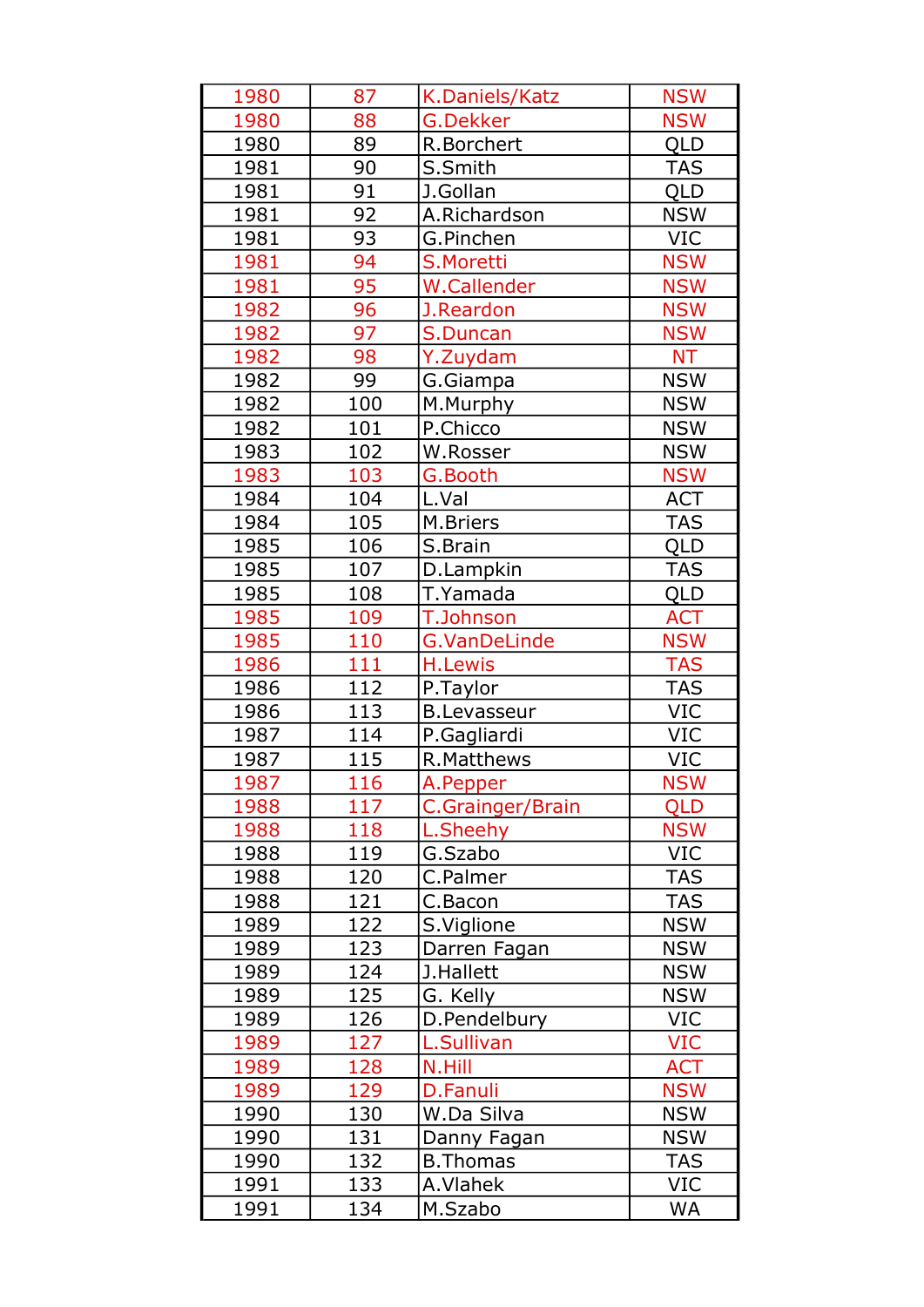| 1991 | 135 | A.Deacon          | <b>TAS</b> |
|------|-----|-------------------|------------|
| 1991 | 136 | H.Burnett         | <b>NSW</b> |
| 1992 | 137 | C.Pearce          | <b>SA</b>  |
| 1992 | 138 | J.Gavin           | QLD        |
| 1992 | 139 | S.Stones          | <b>TAS</b> |
| 1992 | 140 | S.Hill            | <b>ACT</b> |
| 1993 | 141 | O.Cassas          | <b>VIC</b> |
| 1993 | 142 | T.Hill            | <b>ACT</b> |
| 1993 | 143 | <b>T.Kirkman</b>  | <b>NSW</b> |
| 1993 | 144 | <b>S.Childs</b>   | <b>SA</b>  |
| 1994 | 145 | <b>R.Sullivan</b> | VIC        |
| 1994 | 146 | C.Arlove          | <b>VIC</b> |
| 1994 | 147 | N.Galea           | <b>NSW</b> |
| 1994 | 148 | <b>C.Dixon</b>    | <b>NSW</b> |
| 1994 | 149 | <b>B.Power</b>    | <b>ACT</b> |
| 1994 | 150 | R.Maurency        | <b>NSW</b> |
| 1994 | 151 | R.Ivers           | <b>NSW</b> |
| 1994 | 152 | S.Tame            | <b>TAS</b> |
| 1995 | 153 | C.Gibbons         | <b>NSW</b> |
| 1995 | 154 | D. Wilkinson      | <b>QLD</b> |
| 1995 | 155 | D.Rusitovic       | <b>NSW</b> |
| 1996 | 156 | <b>C.Curren</b>   | <b>VIC</b> |
| 1997 | 157 | M.Klimiuk         | <b>NSW</b> |
| 1997 | 158 | A.Collett         | <b>VIC</b> |
| 1997 | 159 | D.Kelly           | <b>VIC</b> |
| 1997 | 160 | M.Kelly           | <b>NSW</b> |
| 1997 | 161 | R.Ball            | <b>ACT</b> |
| 1997 | 162 | <b>B.Shugg</b>    | <b>SA</b>  |
| 1997 | 163 | M.Pekli           | <b>VIC</b> |
| 1998 | 164 | T.Acciari         | <b>NSW</b> |
| 1998 | 165 | N.Jenkinsen       | <b>QLD</b> |
| 1998 | 166 | <b>F.Albrew</b>   | <b>NSW</b> |
| 1998 | 167 | S.Georgiardis     | <b>ACT</b> |
| 1998 | 168 | M.Callaway        | <b>ACT</b> |
| 1999 | 169 | M.Hill            | <b>ACT</b> |
| 2000 | 170 | S.Milligan        | <b>NSW</b> |
| 2000 | 171 | <b>C.Lewis</b>    | <b>VIC</b> |
| 2000 | 172 | J.Raguz           | <b>NSW</b> |
| 2000 | 173 | F.Serrano         | <b>VIC</b> |
| 2000 | 174 | M.Celotti         | <b>VIC</b> |
| 2000 | 175 | C.J.Lee           | <b>SA</b>  |
| 2001 | 176 | H.Young           | <b>NSW</b> |
| 2001 | 177 | M.Endicott-Davies | <b>NSW</b> |
| 2001 | 178 | A.Raguz           | <b>NSW</b> |
| 2001 | 179 | D.Hill            | <b>ACT</b> |
| 2002 | 180 | S.Chervonsky      | <b>NSW</b> |
| 2002 | 181 | L.Laveti          | <b>NSW</b> |
| 2002 | 182 | <b>T.Jansen</b>   | <b>TAS</b> |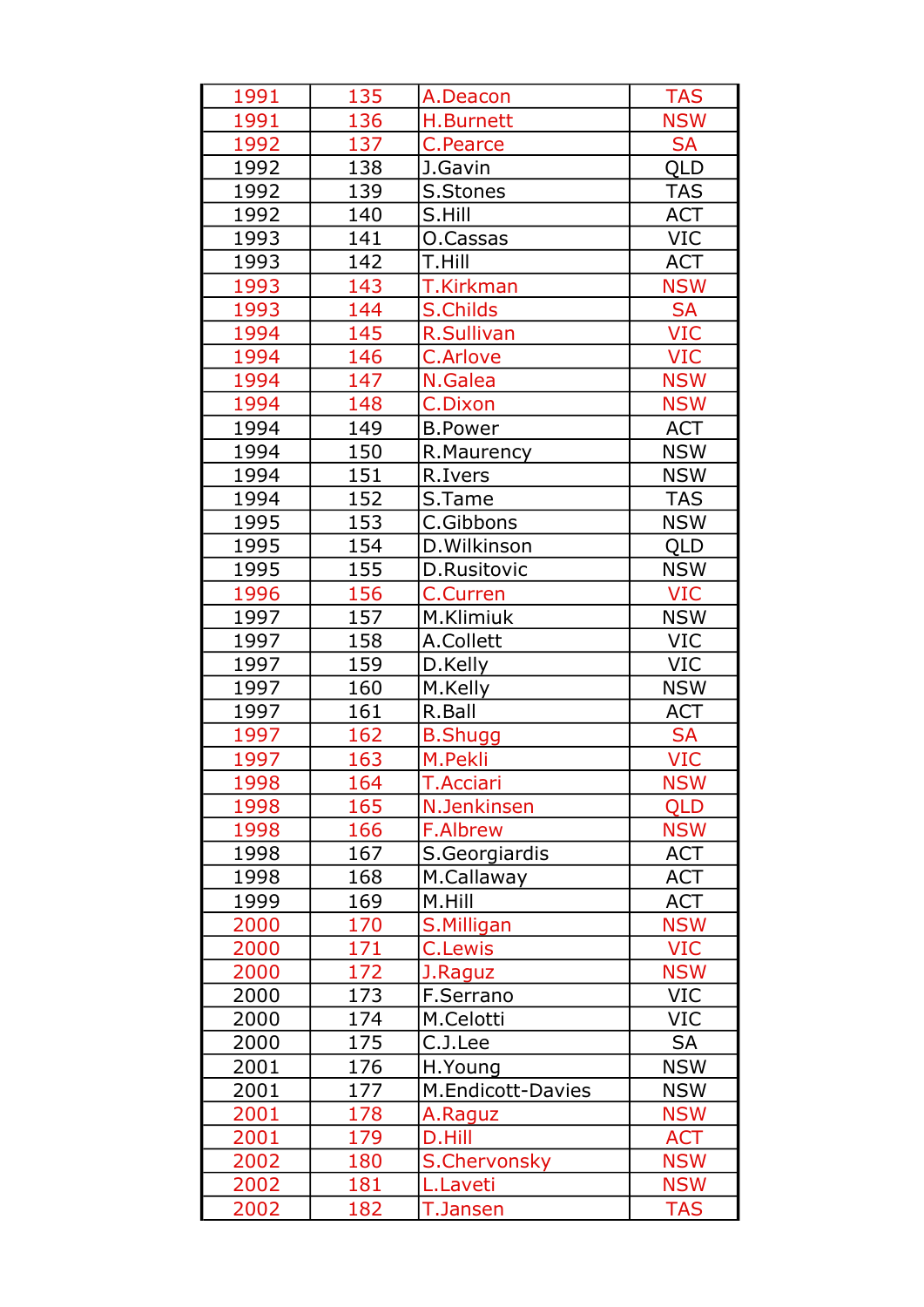| 2002 | 183 | <b>B.Giudice</b>   | <b>NSW</b> |
|------|-----|--------------------|------------|
| 2002 | 184 | J.Serrano          | <b>VIC</b> |
| 2003 | 185 | E. Bensted         | <b>VIC</b> |
| 2003 | 186 | S. Topp            | <b>NSW</b> |
| 2003 | 187 | J. Malone          | <b>NSW</b> |
| 2003 | 188 | C. Barrington      | <b>VIC</b> |
| 2003 | 189 | S.Fernandis        | <b>ACT</b> |
| 2003 | 190 | <b>B.Pilley</b>    | VIC        |
| 2003 | 191 | S. Pepic           | <b>NSW</b> |
| 2004 | 192 | D.Iverson          | <b>VIC</b> |
| 2004 | 193 | P.Fogagnolo        | <b>TAS</b> |
| 2004 | 194 | G.Brendecke        | QLD        |
| 2004 | 195 | K.Fong             | <b>NT</b>  |
| 2004 | 196 | S.Taylor           | <b>VIC</b> |
| 2004 | 197 | Y.Mitchell         | <b>NT</b>  |
| 2005 | 198 | K.Muramatsu        | <b>VIC</b> |
| 2005 | 199 | J.Shepherd         | <b>NSW</b> |
| 2005 | 200 | S.Grant            | <b>TAS</b> |
| 2005 | 201 | S.Guidice          | <b>NSW</b> |
| 2006 | 202 | J.Cook             | <b>NSW</b> |
| 2006 | 203 | A.Newham           | <b>NSW</b> |
| 2006 | 204 | D.Newham           | <b>NSW</b> |
| 2006 | 205 | S.Dahl             | <b>QLD</b> |
| 2007 | 206 | M.D'Aquino         | <b>ACT</b> |
| 2007 | 207 | I.Dos Santos       | VIC        |
| 2007 | 208 | T.Day              | QLD        |
| 2007 | 209 | K.Koenig           | <b>NSW</b> |
| 2007 | 210 | S.Taylor           | <b>VIC</b> |
| 2007 | 211 | <b>C.Arscott</b>   | <b>QLD</b> |
| 2008 | 212 | A.Koltai           | <b>NSW</b> |
| 2008 | 213 | T.Malcolm          | VIC        |
| 2008 | 214 | M.Anthony          | <b>VIC</b> |
| 2008 | 215 | H.Trotter          | <b>NSW</b> |
| 2008 | 216 | M.Corfios          | <b>QLD</b> |
| 2008 | 217 | S.Palumbo          | <b>VIC</b> |
| 2009 | 218 | C.Burghartswieser  | <b>SA</b>  |
| 2009 | 219 | Gon Gun Kim        | <b>NSW</b> |
| 2009 | 220 | <b>G. Chadwick</b> | <b>NSW</b> |
| 2009 | 221 | <b>Moe Sakio</b>   | <b>ACT</b> |
| 2009 | 222 | Z. Bourke          | <b>VIC</b> |
| 2010 | 223 | A. Dickens         | QLD        |
| 2010 | 224 | B. Iverson         | VIC        |
| 2010 | 225 | J. Andrewartha     | <b>SA</b>  |
| 2010 | 226 | A.Coppleman        | <b>TAS</b> |
| 2010 | 227 | <b>S.Collins</b>   | <b>ACT</b> |
| 2010 | 228 | T.Betts            | <b>NT</b>  |
| 2010 | 229 | I.Kopecny          | <b>NSW</b> |
| 2011 | 230 | S.Brown            | <b>SA</b>  |